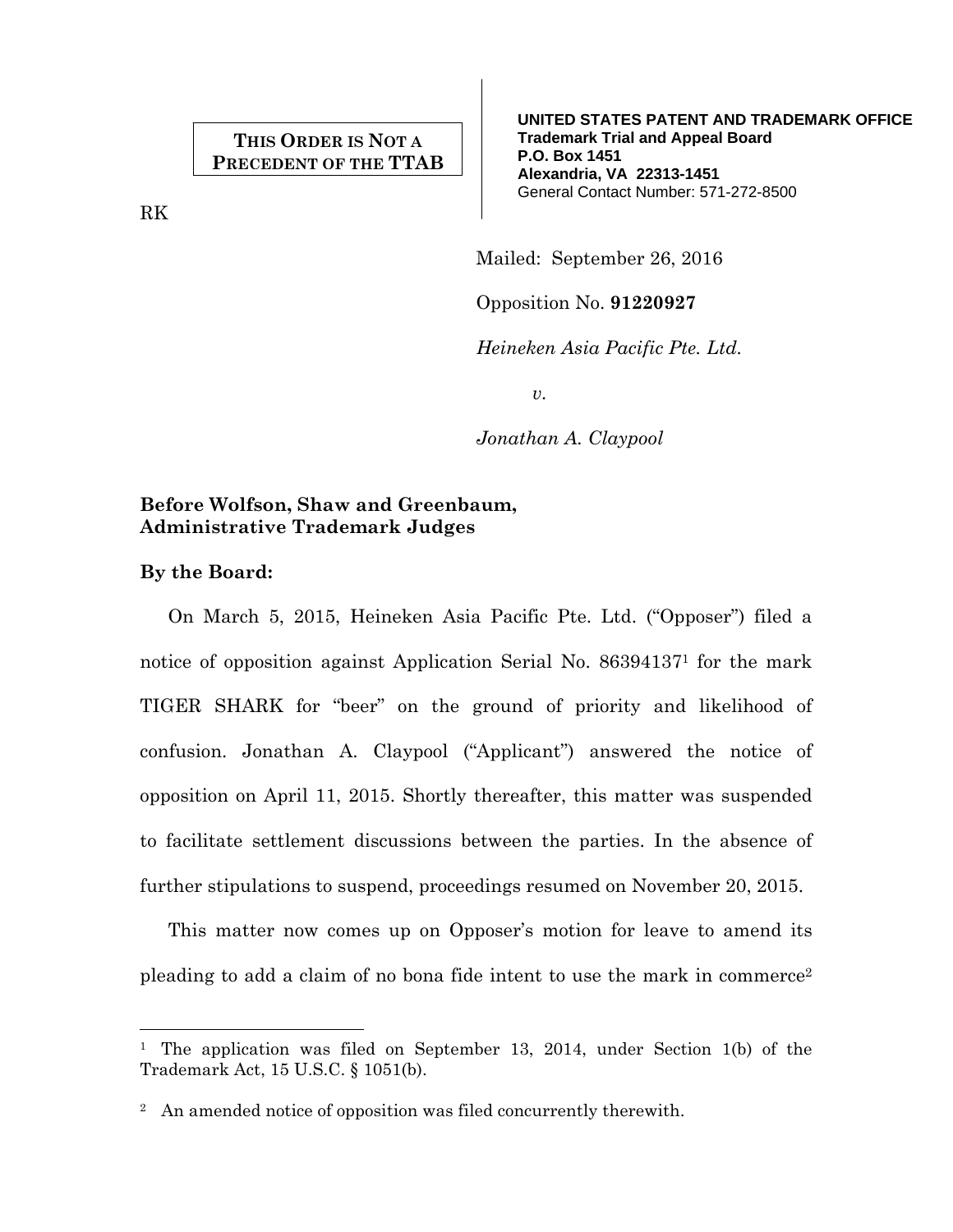and motion for summary judgment on the newly added claim (both filed April 14, 2016). Applicant filed a response to the motion for summary judgment, but as Applicant has not opposed or otherwise responded to the motion for leave to amend, the motion to amend is **GRANTED as conceded** and Opposer's amended notice of opposition will serve as the operative pleading herein.3 *See* Trademark Rule 2.127(a).

### Decision

A motion for summary judgment is a pretrial device intended to save the time and expense of a full trial when the moving party is able to demonstrate, prior to trial, that there is no genuine dispute of material fact, and that it is entitled to judgment as a matter of law. *See* Fed. R. Civ. P. 56(a); *Celotex Corp. v. Catrett,* 477 U.S. 317 (1986); *Opryland USA Inc. v. Great Am. Music Show Inc.,* 970 F.2d 847, 23 USPQ2d 1471 (Fed. Cir. 1992); and *Sweats Fashions Inc. v. Pannill Knitting Co. Inc.,* 833 F.2d 1560, 4 USPQ2d 1793 (Fed. Cir. 1987). If the moving party is able to meet this initial burden, the burden shifts to the nonmoving party to demonstrate the existence of specific genuinely disputed facts that must be resolved at trial. The nonmoving party may not rest on mere allegations or assertions but must designate specific portions of the record or produce additional evidence showing the existence of a genuine dispute of material fact for trial. Should

<sup>&</sup>lt;sup>3</sup> As Opposer's amendment to the notice of opposition is limited to the addition of the no bona fide intent to use claim, we have construed Applicant's response to the motion for summary judgment as a general denial of the newly added claim and have dispensed of the need for Applicant to submit an amended answer.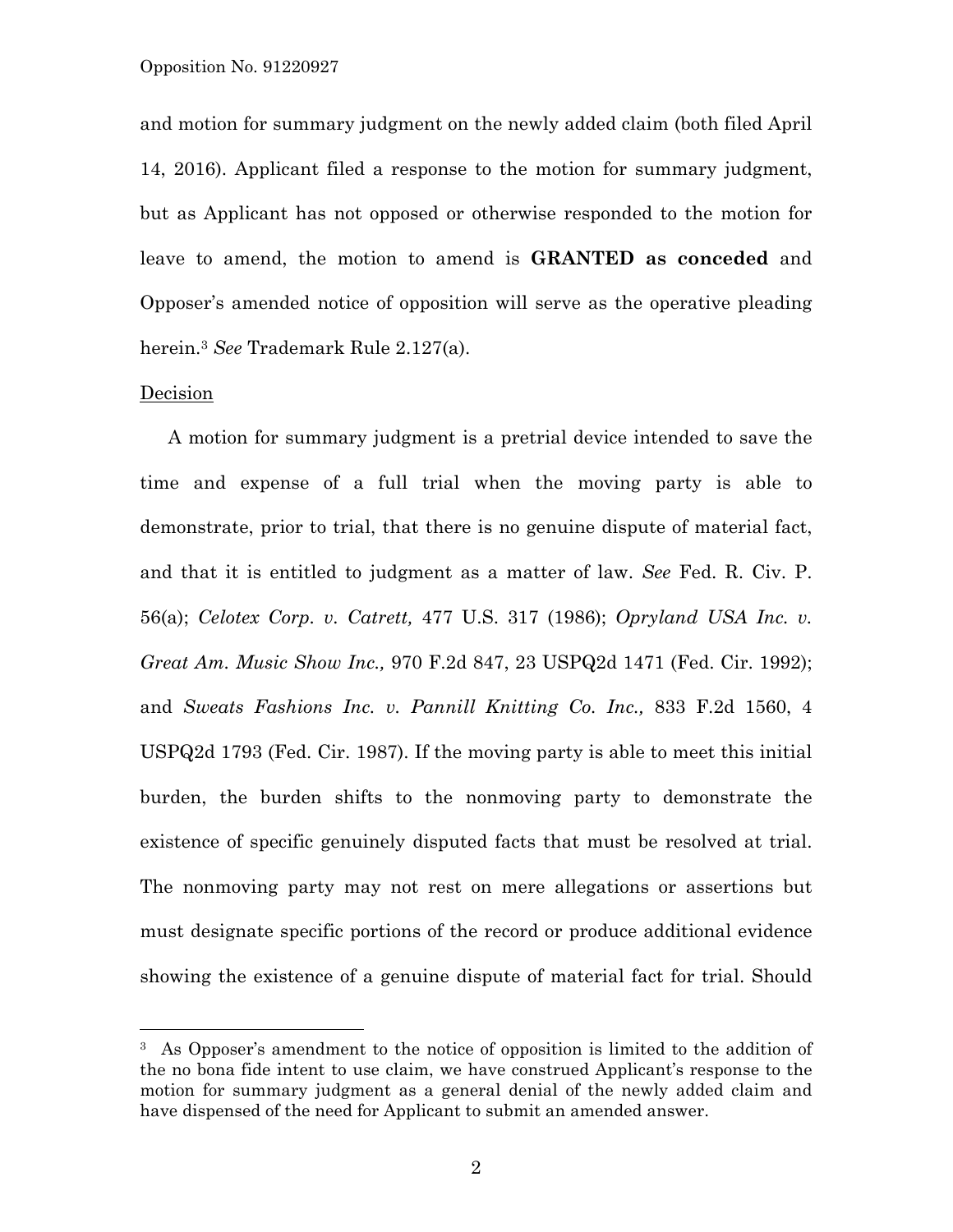the nonmoving party fail to raise a genuine dispute of material fact as to an essential element of the moving party's case, and no other genuine disputes remain, judgment as a matter of law may be entered in the moving party's favor.

A factual dispute is genuine if, on the evidence of record, a reasonable fact finder could resolve the matter in favor of the non-moving party. *See Olde Tyme Foods, Inc. v. Roundy's, Inc.*, 961 F.2d 200, 22 USPQ2d 1542, 1544 (Fed. Cir. 1992). The evidence must be viewed in a light most favorable to the non-moving party, and all reasonable inferences are to be drawn in the nonmovant's favor. *Lloyd's Food Prods., Inc. v. Eli's, Inc.*, 987 F.2d 766, 25 USPQ2d 2027, 2029 (Fed. Cir. 1993); *Opryland USA*, *supra*. The Board does not resolve disputes of material fact but rather only ascertains whether disputes of material fact exist. *See Lloyd's Food Prods.*, 25 USPQ2d at 2029; *Olde Tyme Foods*, 22 USPQ2d at 1542.

In order for Opposer to prevail on its motion, it must establish that there is no genuine dispute of material fact, that it has standing to maintain the proceeding and that Applicant did not have a bona fide intent to use the mark TIGER SHARK on beer as of September 13, 2014, the filing date of the involved application.

Opposer, as the moving party, bears the initial burden of demonstrating that Applicant lacked a bona fide intent to use the mark in commerce on the goods identified in the subject application, such as by demonstrating the

3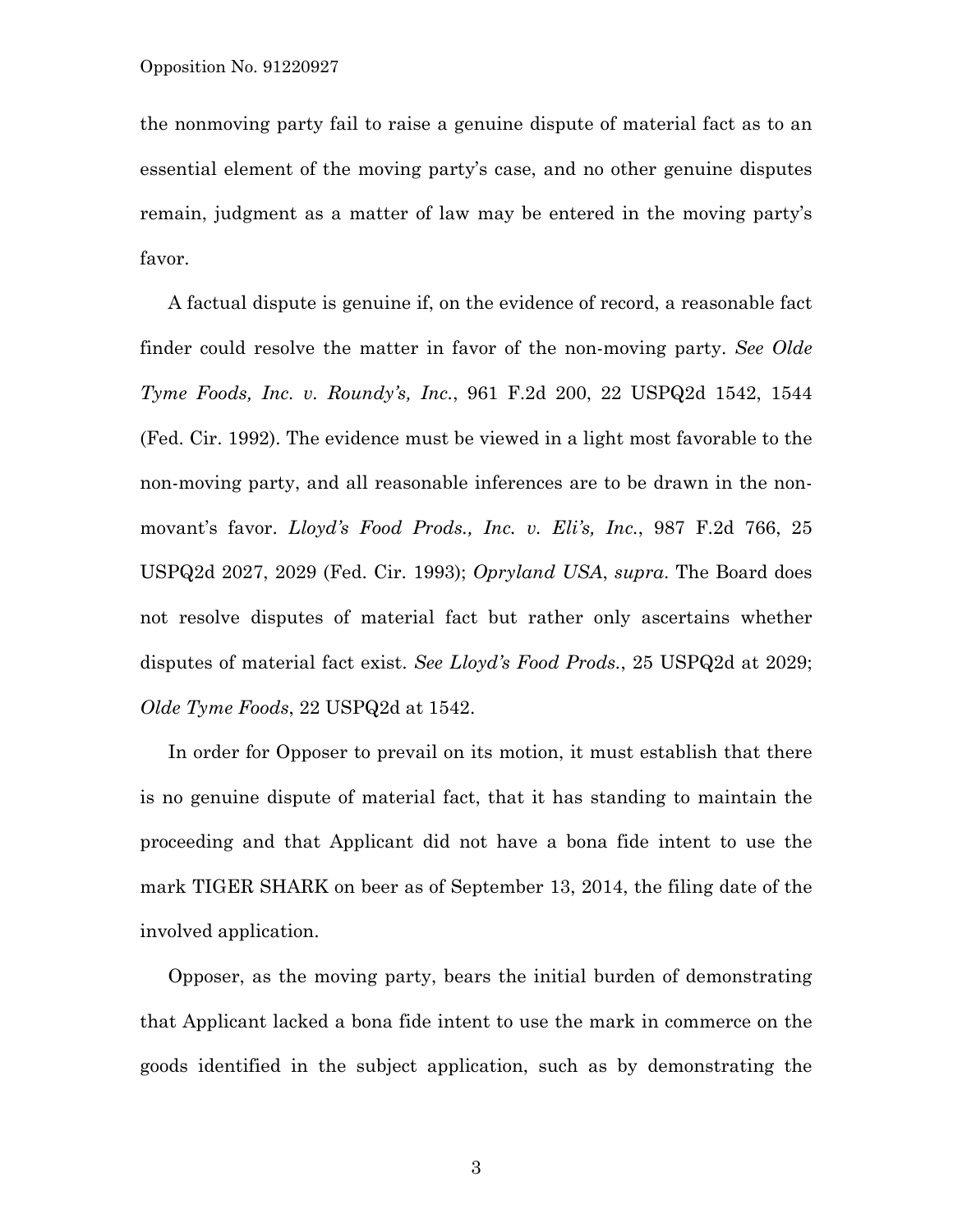#### Opposition No. 91220927

absence of any documentary evidence regarding Applicant's bona fide intent. If Opposer meets this burden, the burden shifts to Applicant to come forward with evidence that explains or outweighs the lack of documentary evidence. A determination of whether Applicant had a bona fide intention to use the mark in commerce is an objective determination based on all the circumstances. *See Lane Ltd. v. Jackson Int'l Trading Co*., 33 USPQ2d 1351, 1355 (TTAB 1994). The absence of any documentary evidence without adequate explanatory evidence regarding Applicant's bona fide intent constitutes objective proof sufficient to demonstrate that Applicant lacked a bona fide intention to use his mark in commerce at the time he filed his application. *See Commodore Elecs. Ltd. v. CBM Kabushiki Kaisha*, 26 USPQ2d 1503, 1507 (TTAB 1993).

## **Standing**

The question of standing is a threshold issue that must be proven by a plaintiff in every *inter partes* case so as to prevent litigation when there is no real controversy between the parties. *See Ritchie v. Simpson*, 170 F.3d 1092, 50 USPQ2d 1023 (Fed. Cir. 1999); and *Lipton Indus., Inc. v. Ralston Purina Co.*, 670 F.2d 1024, 213 USPQ 185 (CCPA 1982). To establish standing, the plaintiff must demonstrate that it has a "real interest," i.e., a direct and personal stake, in the outcome of the proceeding and a reasonable basis for its belief of damage. *Ritchie*, 50 USPQ2d at 1025-26.

4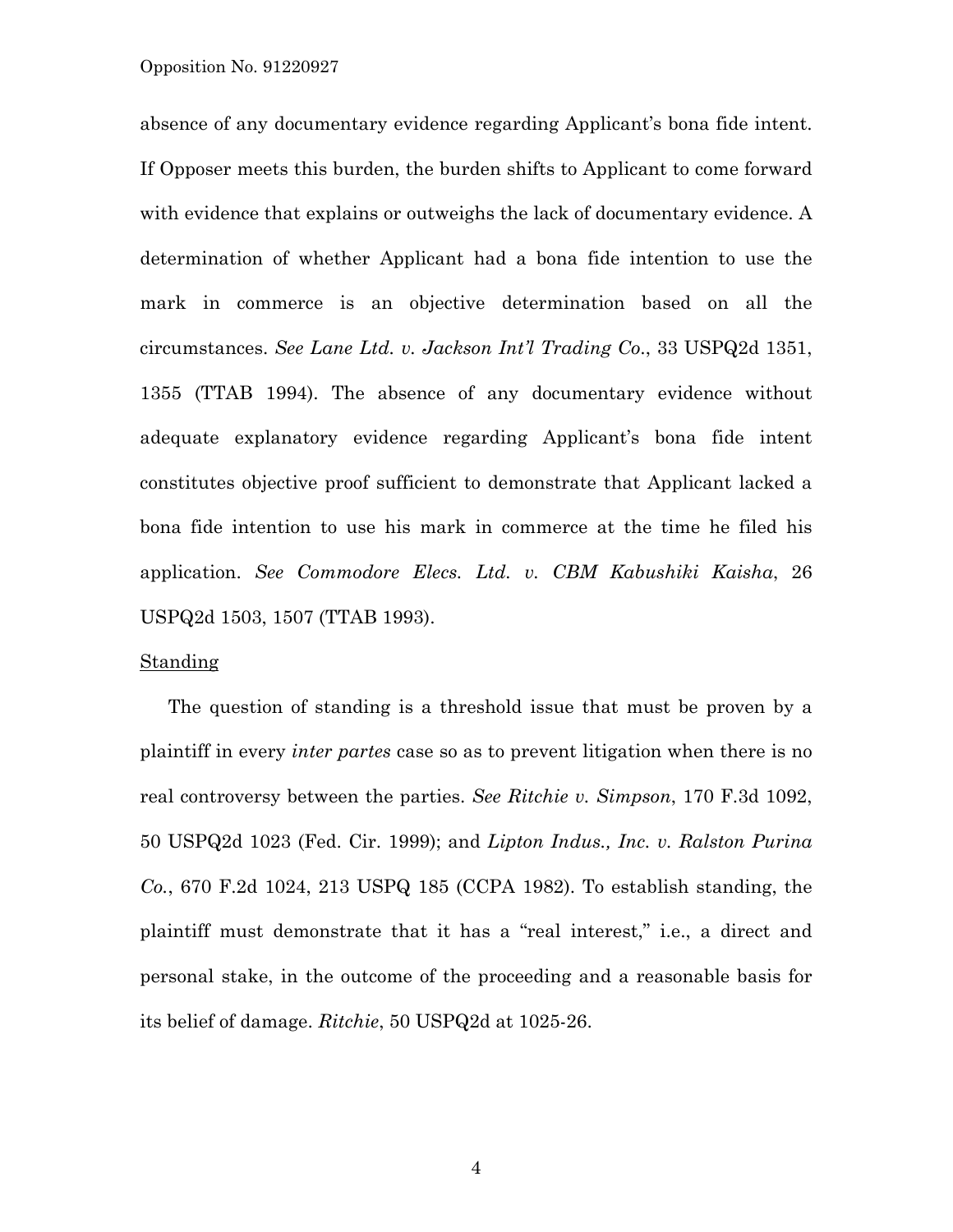By way of the amended notice of opposition, Opposer has asserted claims of likelihood of confusion and lack of a bona fide intent to use the mark in commerce. Opposer has further pleaded ownership of Registration Nos. 3294199 and 3318461 for the mark TIGER, with and without a design, for goods including beer. Although Opposer has not submitted status and title copies of its pleaded registrations, Opposer has submitted Applicant's responses to its requests for admission wherein Applicant has admitted that Opposer owns the pleaded registrations. *See Opposer's Motion for Summary Judgment*, *Declaration of Katie Bukrinsky*, Exh. 6, 14 TTABVUE 57-58. We further note that as part of his responsive brief, Applicant again admitted Opposer's ownership of the pleaded registrations. *See Opposer's Motion for Summary Judgment*, 14 TTABVUE 3 and *Applicant's Response*, 15 TTABVUE 2.

In view thereof, we find no genuine dispute of material fact that Opposer has a real interest in preventing the registration of the subject application and, therefore, find standing. *See Cunningham v. Laser Golf Corp*., 222 F.3d 943, 55 USPQ2d 1842, 1844 (Fed. Cir. 2000); *Lipton Indus.,* 213 USPQ at 189.

### Lack of a Bona Fide Intent to Use

In support of its claim that Applicant did not have a bona fide intent to use his mark in commerce at the time Applicant filed his application, Opposer points to various of Applicant's discovery responses demonstrating a

5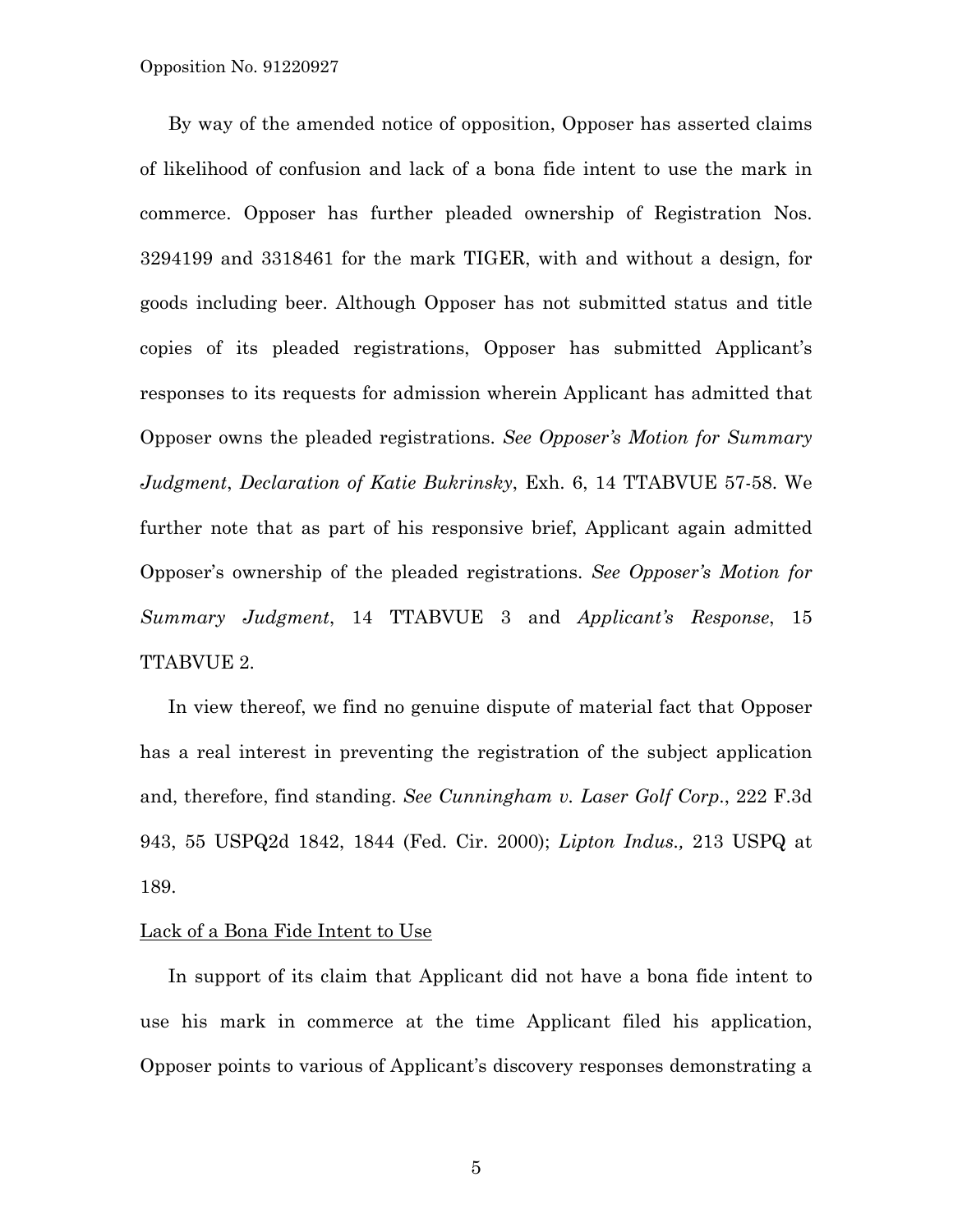lack of documentary evidence to support Applicant's claim of a bona fide intent.

From Applicant's responses to Opposer's requests for admissions [*Opposer's First Set of Requests for Admission*, 14 TTABVUE 34-44] we note that Applicant has admitted that he has no written plans to sell beer under the subject mark [*Response to Opposer's First Request for Admissions*, 14 TTABVUE 57-64, Response No. 29] or to produce or manufacture the goods under the mark [Response No. 30], has not discussed the distribution of the goods with any distributor [Response No. 31], has done no advertising for the goods [Response No. 33], has not manufactured any type of beer and does not have a retail marketing plan [Response Nos. 37-39, 44-46, 49-50].

In response to Opposer's document requests [*Opposer's First Set of Requests for Production of Documents and Things*, 14 TTABVUE 15-23], Applicant has represented that he has no documents that go to Applicant's adoption of the mark [*Response to Opposer's First Request for Production of Documents and Things*, 14 TTABVUE 46-49, Response to Request No. 2], no labels and packaging that bear the mark [Response to Request Nos. 4-5], no advertising or marketing materials [Response to Request No. 8], and no documents concerning business plans [Response to Request Nos. 12-13], monies spent on creating the goods [Response to Request No. 15], intended consumers of the goods [Response to Request No. 17], manufacture of the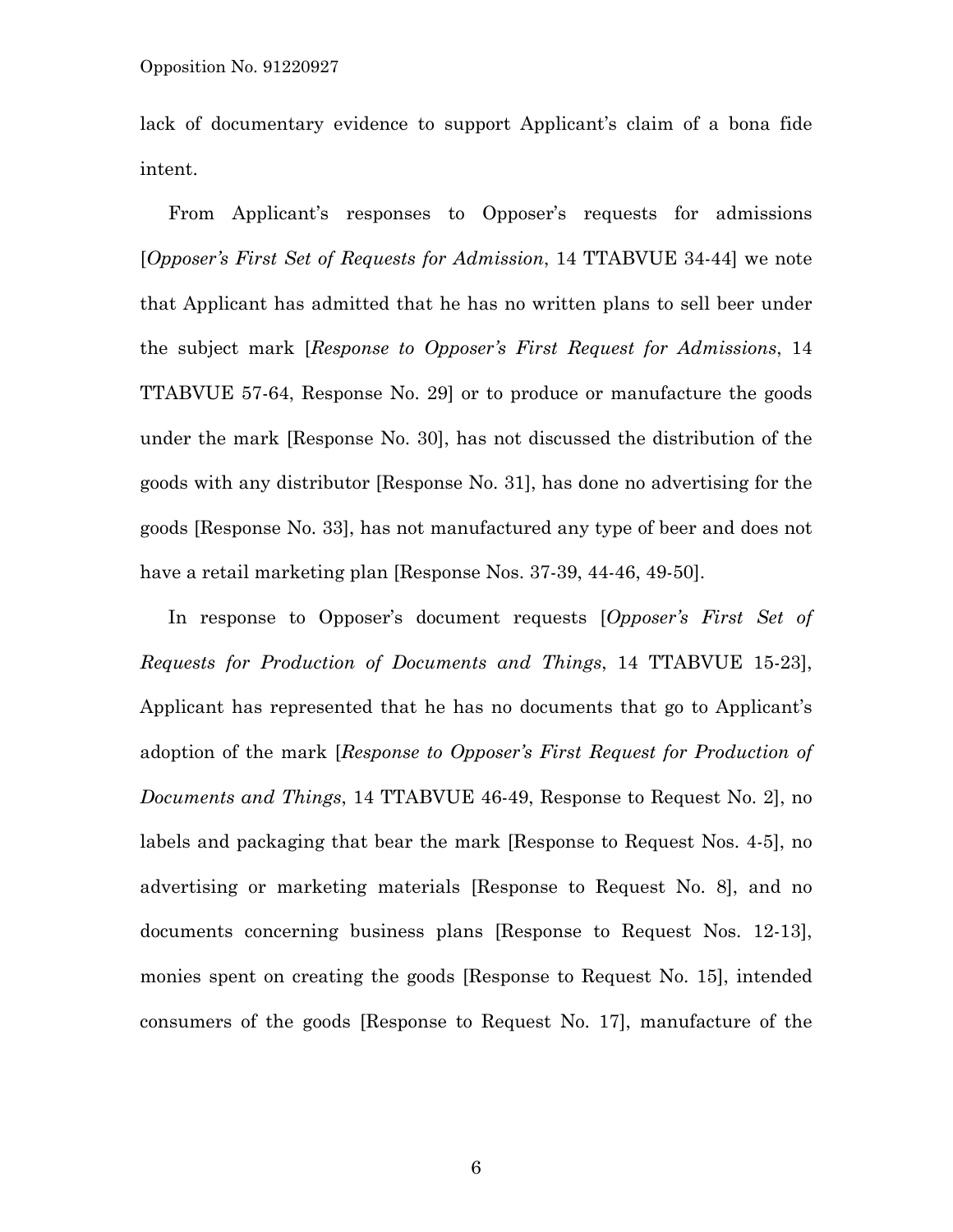goods [Response to Request No. 24], or any persons employed in connection with the goods [Response to Request No. 25].

We further note that in response to certain interrogatories [*Opposer's First Set of Interrogatories*, 14 TTABVUE 25-32], Applicant stated that he "does not have any immediate plans as yet to market or otherwise refer to products to be offered for sale under the Tiger Shark mark," that Applicant "intends to market and sell beer under the mark in approximately 2 to 3 years" but that "[n]o business plan has been drafted to date or other activities undertaken with regards to the Tiger Shark mark," and that while Applicant "intends to start a small brewery and tap room system[, n]o specifics are yet in place" [*Response to Opposer's First Interrogatories*, 14 TTABVUE 52, Interrogatory Response Nos. 7-8].

Applicant, on the other hand, acknowledges that he has no formal written business plan, *Declaration of Jonathan A Claypool* ("Applicant Declaration"), ¶ 6, 15 TTABVUE 9-10, but asserts that he has "a simple mental memorized plan that is in fact a basic business plan," *id*., that he has been "actively performing research and development on all aspect [sic] making beer from yeast strain selection, formulation of grain and hops, and fermentation parameters, starting before the Tiger Shark application and continuing with ongoing activities including taste testing by third parties," *id*. at ¶ 5, and that he has "selected, conducted clearance searches and then filed and actively prosecuted additional marks with a good faith bona fide intent-to-use for beer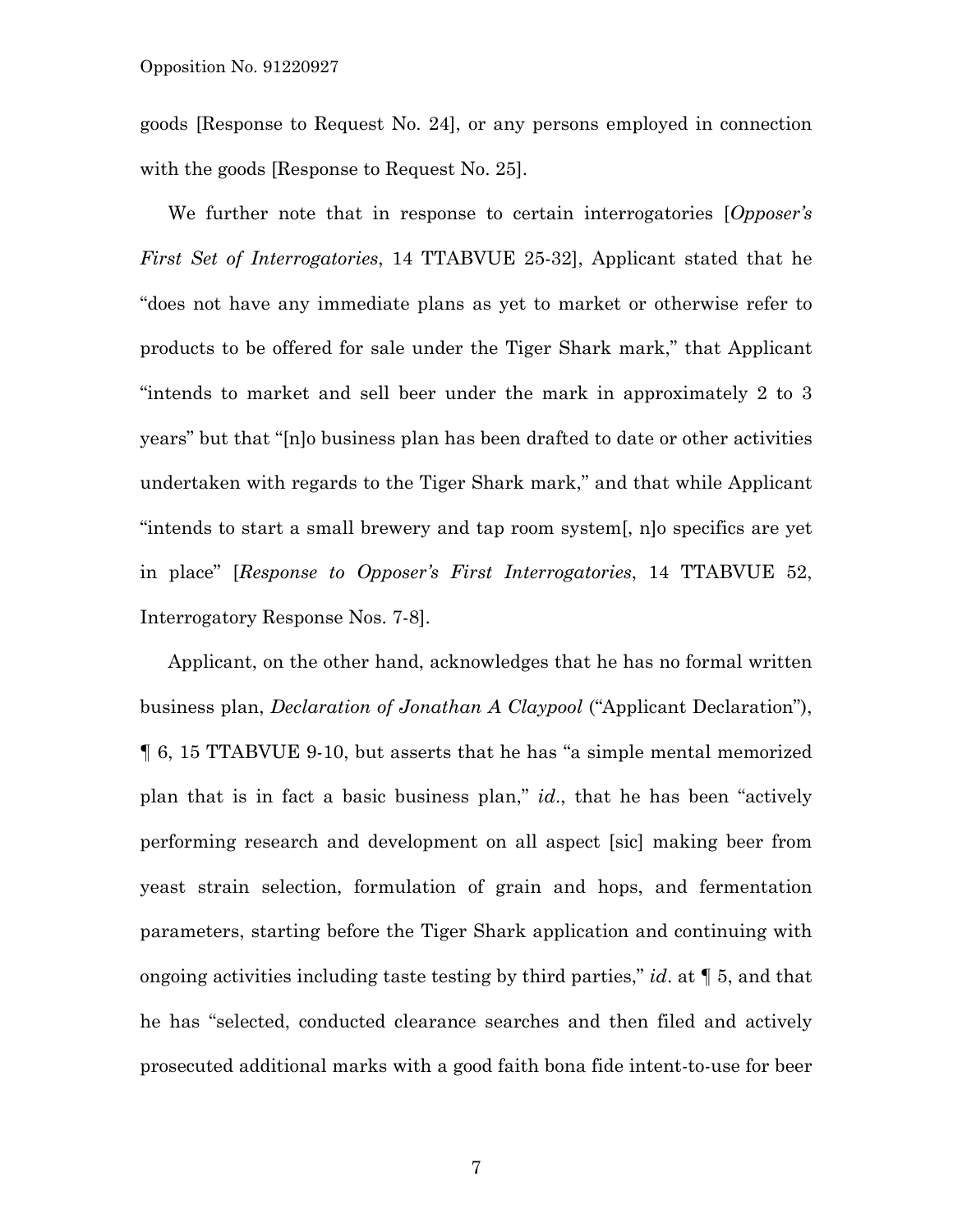÷,

as part [of] a collective plan." *Id*. at ¶ 10. Nevertheless, Applicant has provided no documentary evidence to corroborate any of these activities; rather, the only documentary evidence Applicant submitted are the intent-touse application files of Applicant's other marks, $4$  a copy of an intent-to-use application5 Applicant filed on behalf of a third-party with whom Applicant discussed "leading financing efforts for a brewery from about December 2014 till the present," and a TESS search report for the TIGER SHARK mark. *Id*. at ¶¶ 7-15.

The Board has consistently held that neither the filing of an application nor a trademark search is sufficient to establish an applicant's intent. *See M. Z. Berger & Co., Inc. v. Swatch AG*, 787 F.3d 1368, 114 USPQ2d 1892, 1898 (Fed. Cir. 2015); *Swiss Grill Ltd. v. Wolf Steel Ltd*., 115 USPQ2d 2001, 2009 (TTAB 2015); *Research in Motion Ltd. v. NBOR Corp*., 92 USPQ2d 1926, 1931 (TTAB 2009) ("If the filing and prosecution of a trademark application constituted a bona fide intent to use a mark, then in effect, lack of a bona fide intent to use would never be a ground for opposition or cancellation, since an *inter partes* proceeding can only be brought if the defendant has filed an

<sup>4</sup> Application Serial No. 86394132 for the mark SUBTERRANEAN for "beer, ale and lager" in International Class 32 filed September 13, 2014, pursuant to Section 1(b) of the Trademark Act.

Application Serial No. 86654104 for the mark COBALT for "ale; beer; lager" in International Class 32 filed June 6, 2015, under Section 1(b).

Application Serial No. 86654098 for the mark ROMAN for "beer; lager" in International Class 32 filed June 6, 2015, under Section 1(b).

Application Serial No. 86654097 for the mark SAXON for "beer" in International Class 32 filed June 6, 2015, under Section 1(b).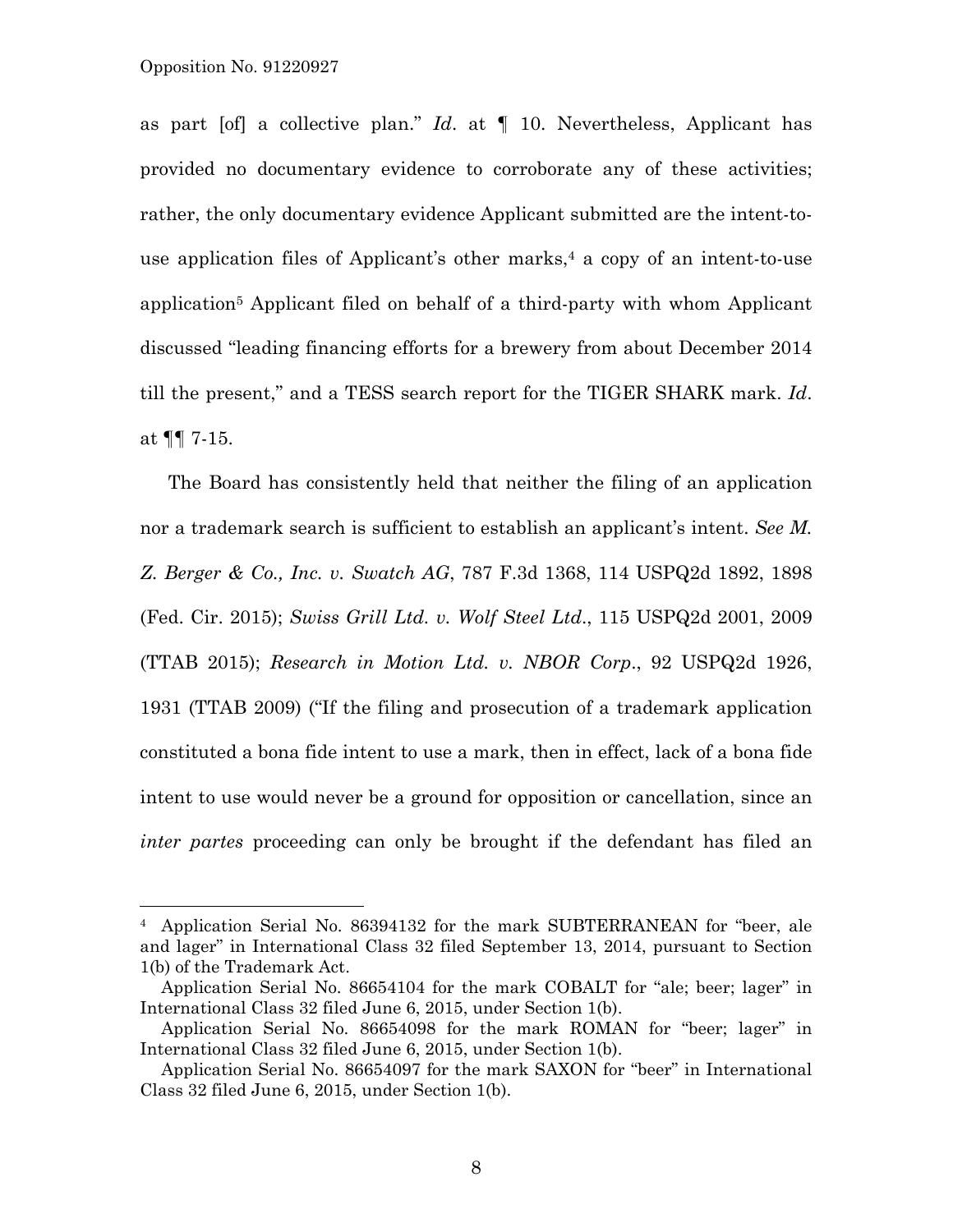#### Opposition No. 91220927

—<br>—

application."). Moreover, the filing of applications for other marks does not establish Applicant's bona fide intent to use the TIGER SHARK mark, especially where three of the applications were filed nearly nine months after the subject application. *See Swatch AG v. M. Z. Berger & Co., Inc*., 108 USPQ2d 1463, 1477 (TTAB 2013) (subsequently filed application for I-KIDZ failed to establish applicant's earlier intent to use IWATCH), *aff'd* 787 F.3d 1368, 114 USPQ2d 1892 (Fed. Cir. 2015). Indeed, Applicant's filing of numerous intent-to-use applications for a variety of marks for use on a single product, i.e., beer, combined with Applicant's estimate that he is still two to three years from marketing and selling beer "cast[s] doubt on the bona fide nature of the intent or [may] even disprove it entirely." *Lane Ltd.*, 33 USPQ2d at 1355, *quoting* S.Rep. No. 100-515, 100th Cong.2d Sess. at 23 (1988).

Taken as a whole, the record is devoid of any documentary evidence of business plans, marketing or promotional activities, research and development, consumer testing, financing efforts or any other documents to substantiate Applicant's claim of a bona fide intent to use the subject mark in commerce as of the application filing date.

Accordingly, we find no genuine dispute of material fact as to Applicant's lack of a bona fide intent to use the mark TIGER SHARK for "beer" as of the filing date and hereby **GRANT** Opposer's motion for summary judgment on

<sup>5</sup> Application Serial No. 86659898 for the mark RACCOON for "beer" in International Class 32 filed June 11, 2015, under Section 1(b).